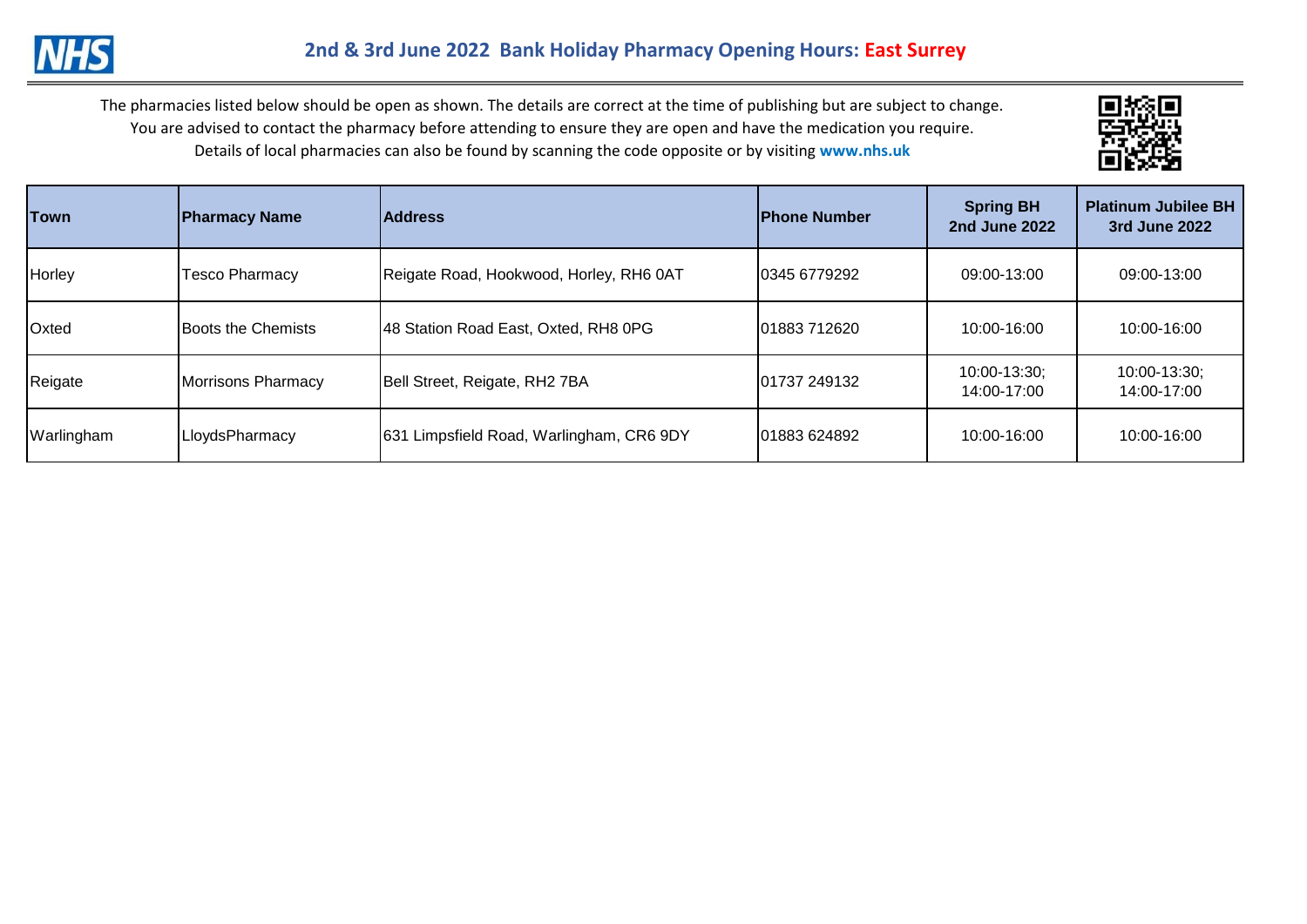

| Town      | <b>Pharmacy Name</b>             | <b>Address</b>                                                          | <b>IPhone Number</b> | <b>Spring BH</b><br><b>2nd June 2022</b> | <b>Platinum Jubilee BH</b><br>3rd June 2022 |
|-----------|----------------------------------|-------------------------------------------------------------------------|----------------------|------------------------------------------|---------------------------------------------|
| Cranleigh | <b>Boots the Chemists</b>        | Village Chambers, High Street, Cranleigh, GU6 8AT                       | 01483 274207         | 10:00-13:00                              | Closed                                      |
| Cranleigh |                                  | Your Local Boots Pharmacy 2 Mida House, Village Way, Cranleigh, GU6 8AF | 01483 273274         | Closed                                   | 10:00-13:00                                 |
| Godalming | Lloydspharmacy<br>(in Sainsbury) | Woolsack Way, Godalming, GU7 1LQ                                        | 01483 704908         | 10:00-16:00                              | 10:00-16:00                                 |
| Guildford | <b>Boots the Chemists</b>        | 85/89 High Street, Guildford, GU1 3DS                                   | 01483 561776         | 09:00-18:00                              | 09:00-18:00                                 |
| Guildford | Lloydspharmacy<br>(in Sainsbury) | Clay Lane, Old London Road, Guildford, GU4 7JU                          | 01483 300503         | 10:00-16:00                              | 10:00-16:00                                 |
| Guildford | <b>Superdrug Pharmacy</b>        | 101 High Street, Guildford, GU1 3DP                                     | 01483 560355         | 09:00-14:00;<br>14:30-19:00              | Closed                                      |
| Guildford | <b>Tesco Pharmacy</b>            | Ashenden Road, Guildford, GU2 7UN                                       | 0345 6779310         | 09:00-13:00                              | 09:00-13:00                                 |
| Haslemere | <b>Wellbeing Pharmacy</b>        | 5/7 Junction Place, Shottermill, Haslemere, GU27 1LE 01428 642120       |                      | Closed                                   | 10:00-13:00                                 |
| Hindhead  | LloydsPharmacy                   | Churt Road, Hindhead, GU26 6NL                                          | 01428 605011         | 10:00-13:00                              | Closed                                      |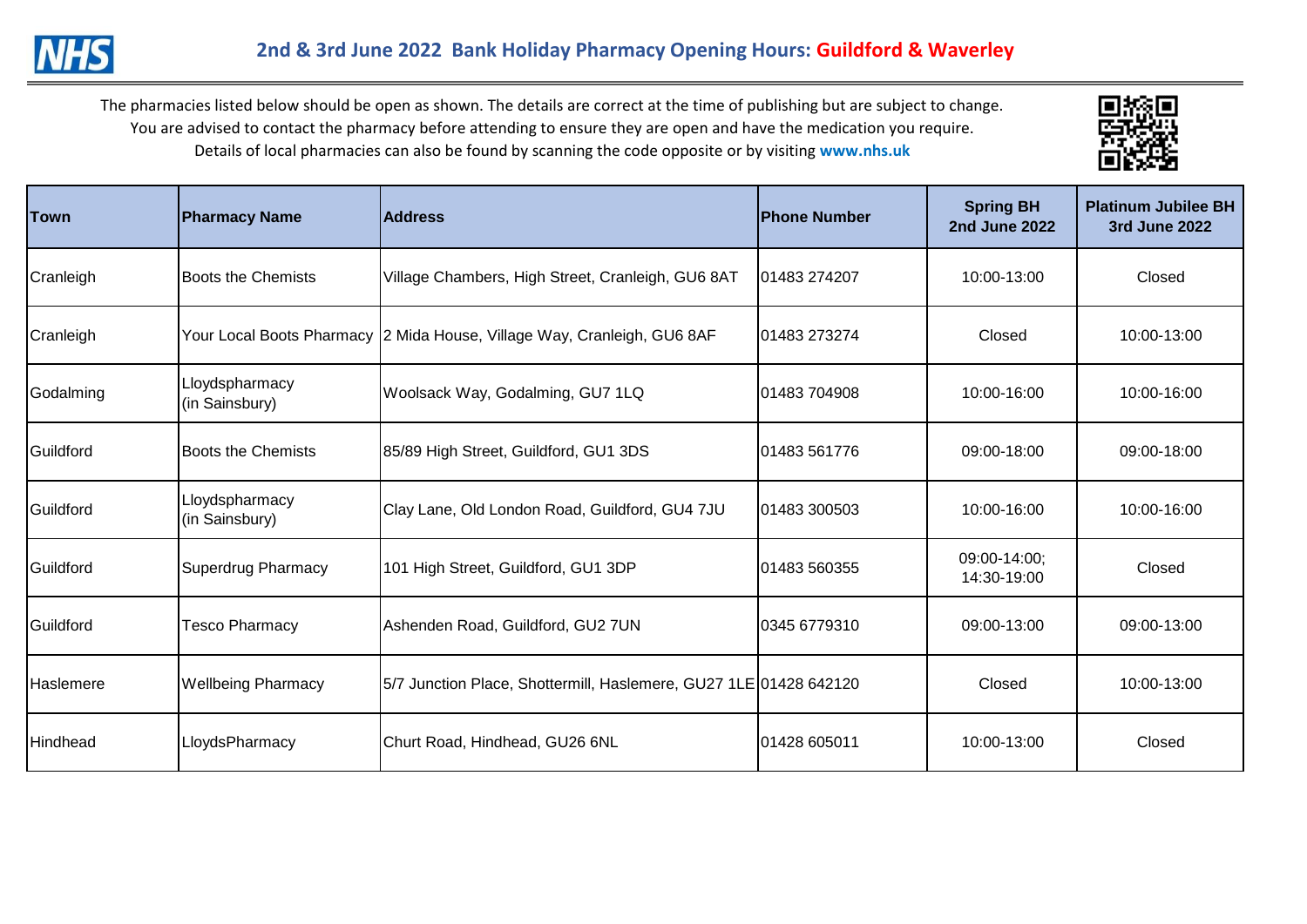

| <b>Town</b> | <b>Pharmacy Name</b>             | <b>Address</b>                                                 | <b>IPhone Number</b> | <b>Spring BH</b><br><b>2nd June 2022</b> | <b>Platinum Jubilee BH</b><br>3rd June 2022 |
|-------------|----------------------------------|----------------------------------------------------------------|----------------------|------------------------------------------|---------------------------------------------|
| Camberley   | Boots the Chemists               | 26/30 Obelisk Way, Camberley, GU15 3SD                         | 01276 691006         | 09:00-17:00                              | 09:00-17:00                                 |
| Camberley   | Lloydspharmacy<br>(in Sainsbury) | Watchmoor Park, Blackwater Valley Road,<br>Camberley, GU15 3YN | 101276 62785         | 10:00-16:00                              | 10:00-16:00                                 |
| Camberley   | Superdrug Pharmacy               | 6/12 Prince of Wales Walk, Camberley, GU15 3SJ                 | 01276 28474          | 08:30-17:30                              | Closed                                      |
| Farnham     | Lloydspharmacy<br>(in Sainsbury) | Water Lane, Farnham, GU9 9NJ                                   | 01252 723131         | 10:00-16:00                              | 10:00-16:00                                 |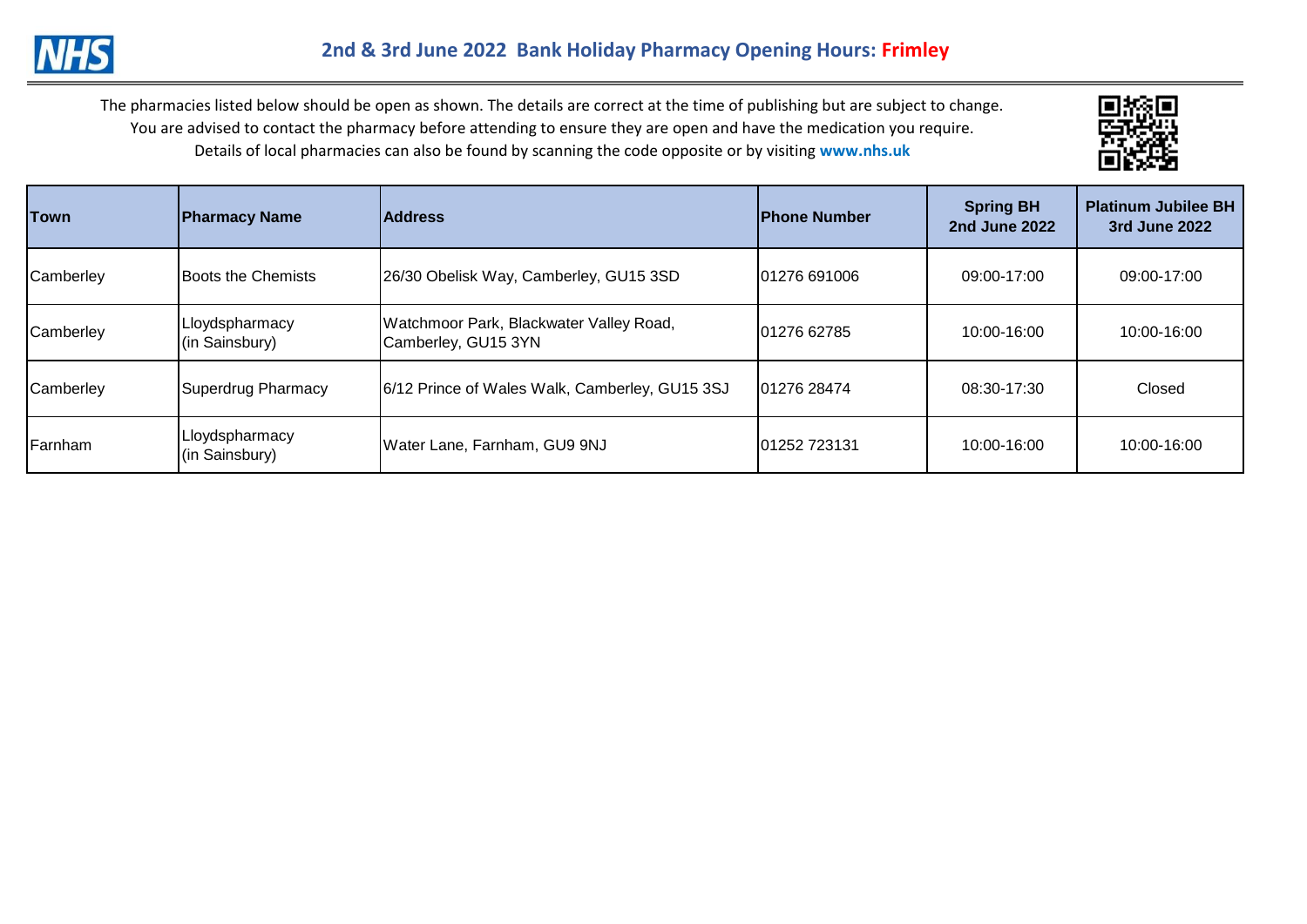

| Town                    | <b>Pharmacy Name</b>             | <b>Address</b>                                                | <b>IPhone Number</b> | <b>Spring BH</b><br><b>2nd June 2022</b> | <b>Platinum Jubilee BH</b><br>3rd June 2022 |
|-------------------------|----------------------------------|---------------------------------------------------------------|----------------------|------------------------------------------|---------------------------------------------|
| Addlestone              | <b>Tesco Pharmacy</b>            | 117 Station Road, Addlestone, KT15 2AS                        | 0345 6778999         | 09:00-13:00                              | 09:00-13:00                                 |
| Ashford                 | Superdrug Pharmacy               | 15/15a Station Road, Ashford, TW15 2UP                        | 01784 240316         | 08:30-17:30                              | Closed                                      |
| Stanwell                | <b>Tesco Pharmacy</b>            | Town Lane, Stanwell, TW19 7PZ                                 | 0345 6779018         | 09:00-13:00                              | 09:00-13:00                                 |
| Sunbury                 | <b>Tesco Pharmacy</b>            | Staines Road West, Sunbury, TW16 7BB                          | 10345 6779647        | 09:00-13:00                              | 09:00-13:00                                 |
| <b>Walton on Thames</b> | Lloydspharmacy<br>(in Sainsbury) | 53 New Zealand Drive, Walton on Thames, KT12 1AD 01932 228140 |                      | 10:00-16:00                              | 10:00-16:00                                 |
| Weybridge               | <b>Tesco Pharmacy</b>            | Barnes Wallis Drive, Weybridge, KT13 0XF                      | 101932 611004        | 09:00-13:00                              | 09:00-13:00                                 |
| Woking                  | <b>Boots the Chemists</b>        | 8-10 Wolsey Walk, Woking, GU21 6XX                            | 01483 723494         | 10:00-16:00                              | 10:00-16:00                                 |
| Woking                  | <b>FastHeal Pharmacy</b>         | 138a Walton Road, Woking, GU21 5DU                            | 107868 039834        | 10:00-13:00                              | 10:00-13:00                                 |
| Woking                  | Lloydspharmacy<br>(in Sainsbury) | Redding Way, Knaphill, Woking, GU21 2QT                       | 01483 475950         | 10:00-16:00                              | 10:00-16:00                                 |